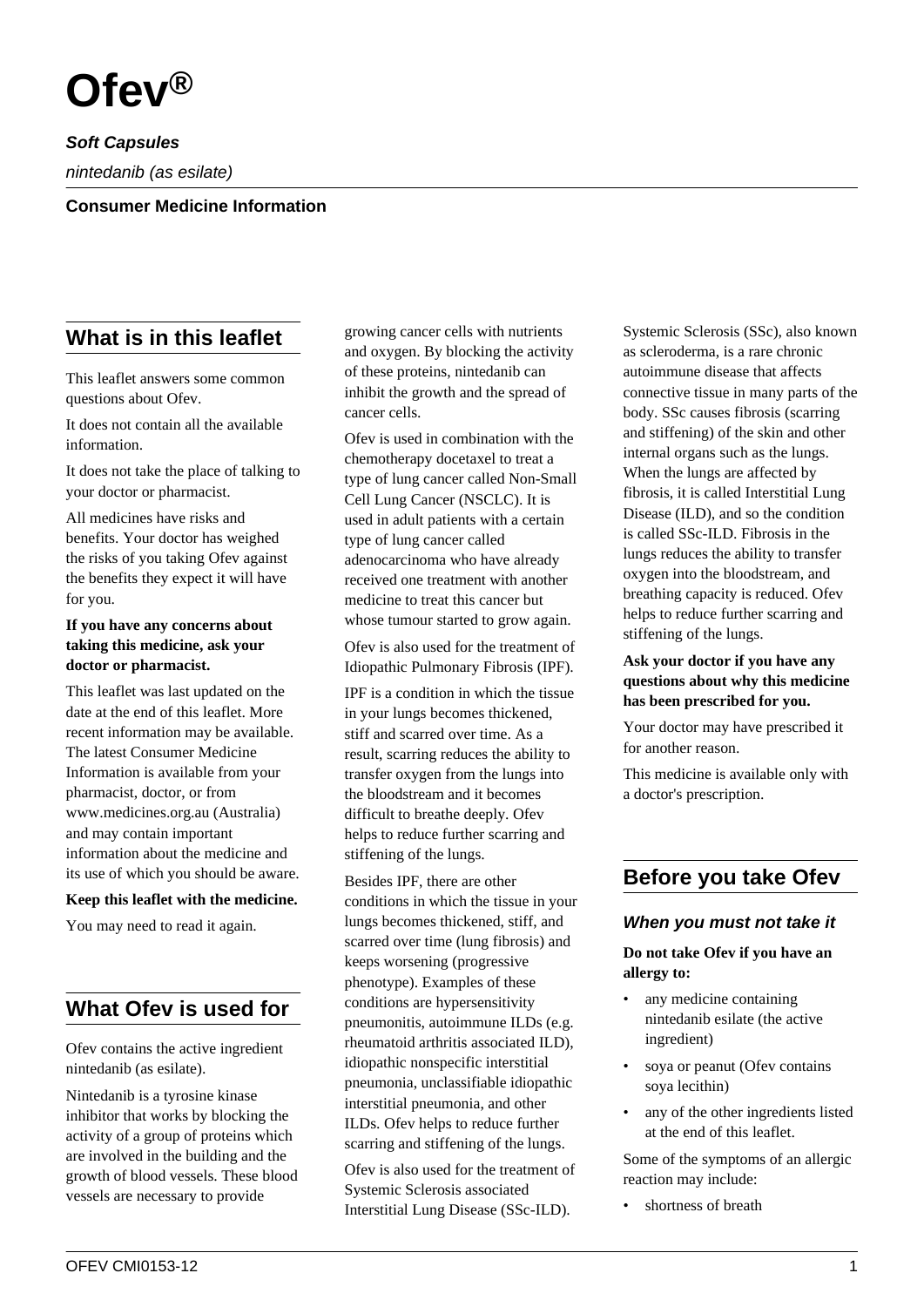- wheezing or difficulty breathing
- swelling of the face, lips, tongue or other parts of the body
- rash, itching or hives on the skin.

#### **Do not take this medicine if you are pregnant, or think you may be pregnant or are planning to become pregnant.**

It may affect your developing baby if you take it during pregnancy (see section 'Before you start to take it' below).

#### **Do not breastfeed if you are taking this medicine.**

The active ingredient in Ofev may pass into breast milk and there is a possibility that your baby might be affected.

#### **Do not give this medicine to a child under the age of 18 years.**

Safety and effectiveness in children younger than 18 years has not been established.

#### **Do not take this medicine after the expiry date printed on the pack or if the packaging is torn or shows signs of tampering.**

If it has expired or is damaged, return it to your pharmacist for disposal.

**If you are not sure whether you should start taking this medicine, talk to your doctor.**

## **Before you start to take it**

**Tell your doctor if you have allergies to any other medicines, foods, preservatives or dyes.**

#### **Tell your doctor if you:**

- have or have had liver problems
- have or have had problems with your kidneys or if an increased amount of protein has been detected in your urine
- have or have had bleeding problems, particularly recent bleeding in the lung
- take blood-thinning medicines (such as warfarin or heparin) to prevent blood clotting
- have or have had cancer that has spread to the brain
- have or have had heart problems (for example a heart attack)
- have or have had an aneurysm (enlargement and weakening of a blood vessel wall) or a tear in a blood vessel (dissection)
- have or have had a hole in the wall of your gut (gastrointestinal perforation)
- have or have had peptic ulcers or diverticular disease (a condition which affects the wall of the large intestine)
- take anti-inflammatory drugs (NSAIDs) (used for pain relief and to treat swelling) or steroids (used for inflammation and allergies).

#### **Tell your doctor if you have had previous abdominal surgery or any other recent surgery.**

Ofev may affect the way your wounds heal. Your treatment with Ofev will usually be interrupted if you are having surgery. Your doctor will decide when to resume your treatment with this medicine.

**If you have not told your doctor about any of the above, tell him/ her before you start taking Ofev.**

**Before starting Ofev treatment, you must have a pregnancy test done to ensure you are not pregnant.**

**Talk to your doctor about effective methods of contraception.**

**You or your sexual partner must use a highly effective method of contraception to prevent pregnancy when starting Ofev treatment, during Ofev treatment and for at least 3 months after taking the last dose of Ofev.**

Vomiting and/or diarrhoea or other gastrointestinal conditions can affect the absorption of oral hormonal contraceptives, such as birth control pills, and may reduce their effectiveness.

Therefore, if you experience these, talk to your doctor to discuss an alternative more appropriate method of contraception.

## **Taking other medicines**

**Tell your doctor or pharmacist if you are taking any other medicines, including any that you get without a prescription from your pharmacy, supermarket or health food shop.**

Some medicines and Ofev may interfere with each other. These include:

- ketoconazole, a medicine used to treat fungal infections
- erythromycin, a medicine used to treat bacterial infections
- rifampicin, a medicine used to treat tuberculosis
- carbamazepine or phenytoin, medicines used to treat fits or convulsions
- herbal medicines derived from St John's Wort - (Hypericum perforatum).

These medicines may be affected by Ofev or may affect how well it works. You may need different amounts of your medicines, or you may need to take different medicines.

Your doctor and pharmacist have more information on medicines to be careful with or avoid while taking this medicine.

# **How to take Ofev**

**Follow all directions given to you by your doctor or pharmacist carefully.**

They may differ from the information contained in this leaflet.

**If you do not understand the instructions on the box, ask your doctor or pharmacist for help.**

#### **How much to take**

#### **NON-SMALL CELL LUNG CANCER**

The recommended dose of Ofev is two 100 mg capsules twice daily, about 12 hours apart (this is a total of 400 mg Ofev per day).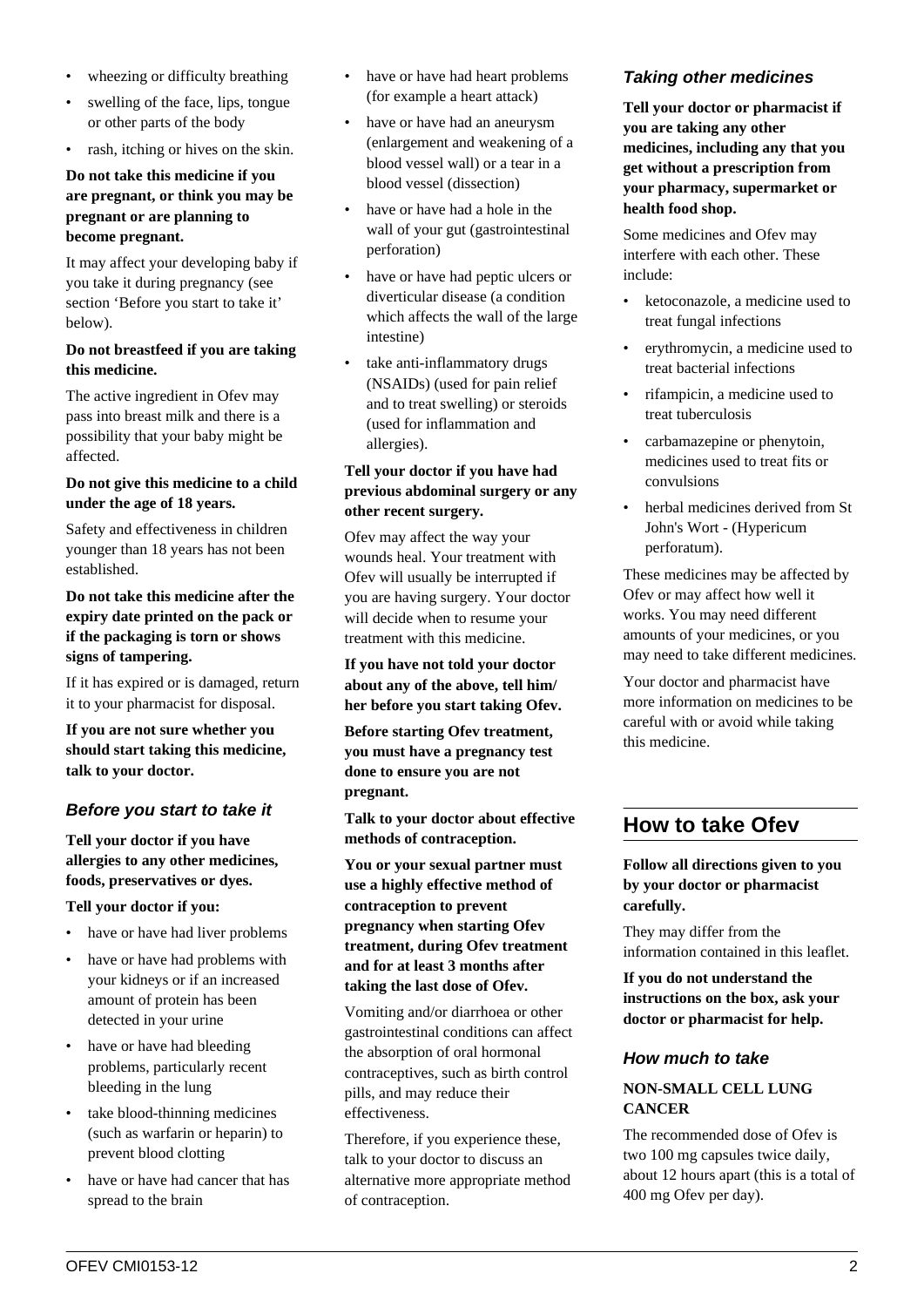Your doctor may decrease your dose by 100 mg steps per day if you do not tolerate the dose prescribed.

#### **IDIOPATHIC PULMONARY FIBROSIS, OTHER CHRONIC FIBROSING INTERSTITIAL LUNG DISEASES WITH A PROGRESSIVE PHENOTYPE, AND SYSTEMIC SCLEROSIS ASSOCIATED INTERSTITIAL LUNG DISEASE**

The recommended dose of Ofev is one 150 mg capsule twice daily, about 12 hours apart (this is a total of 300 mg Ofev per day).

If you have problems with your liver or do not tolerate the dose prescribed, your doctor may decrease your dose to one 100 mg capsule twice daily.

If you get severe side effects, your doctor may interrupt your treatment and then re-start your treatment at a lower dose or may tell you to discontinue taking Ofev completely.

**Do not reduce the dose or discontinue the treatment by yourself without consulting your doctor first.**

#### **How to take it**

**Take the capsules with food.**

**Swallow the capsules whole with a full glass of water.**

**Do not chew, crush or open the capsules. If contact with the content of the capsule occurs, wash your hands immediately and thoroughly.**

#### **When to take it**

#### **NON-SMALL CELL LUNG CANCER**

**Ofev should be taken twice a day (about 12 hours apart) on days 2 to 21 of a standard 21-day docetaxel treatment cycle. Ofev must not be taken on the same day of docetaxel administration. That is, it should NOT be taken on day 1 of the treatment cycle.**

**IDIOPATHIC PULMONARY FIBROSIS, OTHER CHRONIC FIBROSING INTERSTITIAL**

#### **LUNG DISEASES WITH A PROGRESSIVE PHENOTYPE, AND SYSTEMIC SCLEROSIS ASSOCIATED INTERSTITIAL LUNG DISEASE**

**Ofev should be taken twice a day (about 12 hours apart).**

#### **How long to take it**

**Continue taking your medicine for as long as your doctor tells you.**

### **If you forget to take it**

**Do not take a double dose to make up for the dose that you missed.**

This may increase the chance of you getting an unwanted side effect.

**Take your next dose of Ofev as planned at the next scheduled time and at the dose recommended by your doctor or pharmacist.**

**If you are not sure what to do, ask your doctor or pharmacist.**

**If you have trouble remembering to take your medicine, ask your pharmacist for some hints.**

## **If you take too much (overdose)**

**Immediately telephone your doctor or the Poisons Information Centre (telephone 13 11 26) for advice, or go to Emergency at the nearest hospital, if you think that you or anyone else may have taken too much Ofev. Do this even if there are no signs of discomfort or poisoning.**

You may need urgent medical attention.

## **While you are taking Ofev**

#### **Things you must do**

**If you are about to be started on any new medicine, remind your doctor and pharmacist that you are taking Ofev.**

**Tell any other doctors, dentists and pharmacists who treat you that you are taking this medicine.**

**If you go into hospital, tell the medical staff that you are taking this medicine.**

**If you or your partner becomes pregnant or if you think you or your partner may be pregnant while taking this medicine, tell your doctor immediately.**

**Keep all of your doctor's appointments so that your progress can be checked.**

#### **Things you must not do**

**Do not take Ofev to treat any other complaints unless your doctor tells you to.**

**Do not give your medicine to anyone else, even if they have the same condition as you.**

#### **Do not stop taking your medicine or lower the dosage without checking with your doctor.**

If you do not take this medicine as prescribed by your doctor your cancer may resume growing again earlier.

## **Things to be careful of**

#### **Be careful driving or operating machinery until you know how Ofev affects you.**

No studies of the effects of Ofev on the ability to drive and operate machinery have been performed. You should not drive or operate machinery if you feel sick.

# **Side effects**

#### **Tell your doctor or pharmacist as soon as possible if you do not feel well while you are taking Ofev.**

All medicines can have side effects. Sometimes they are serious, most of the time they are not. You may need medical attention if you get some of the side effects.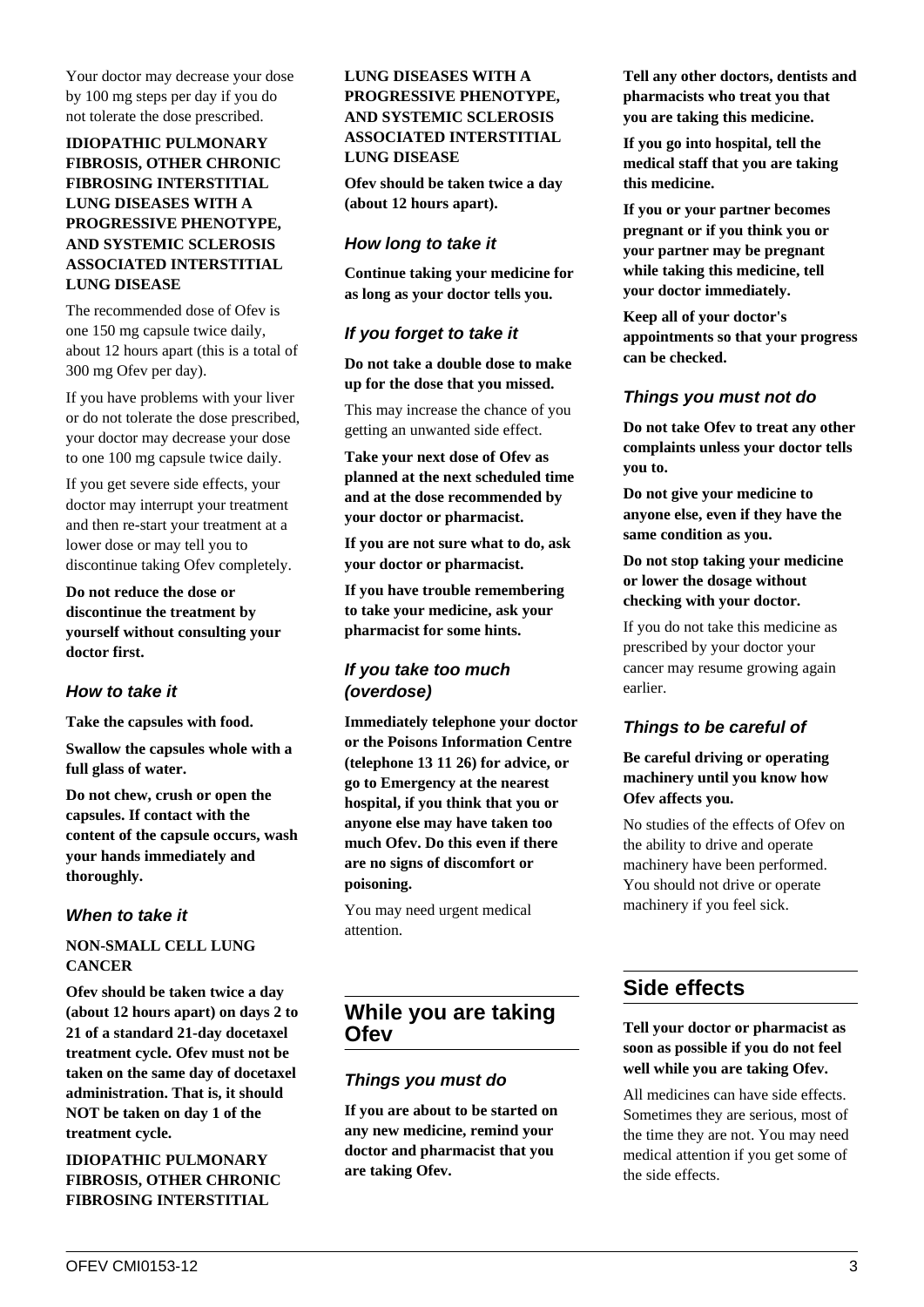**Do not be alarmed by the following lists of side effects. You may not experience any of them.**

**Ask your doctor or pharmacist to answer any questions you may have.**

**Tell your doctor or pharmacist if you notice any of the following and they worry you:**

- nausea
- vomiting
- decreased appetite
- weight decrease
- abscesses (a swollen area containing pus)
- mouth sores and inflammation
- rash or itching
- headache
- hair loss.

Ofev may be associated with changes in your blood, urine or liver test results. Your doctor may want to perform tests from time to time to check on your progress and detect any unwanted side effects.

#### **Tell your doctor immediately if you notice any of the following:**

- diarrhoea, treatment of diarrhoea at the first signs is important
- any signs and symptoms of dehydration such as headache, dizziness, tiredness or decreased urine output
- fever, chills, fast breathing or a fast heartbeat, these could be signs of infection or infection of the blood (sepsis)
- severe pain in your stomach area, fever, chills, sickness, vomiting, or abdominal rigidity or bloating, this could be symptoms of a hole in the wall of your gut ('gastrointestinal perforation')
- if you have a combination of severe pain or cramping in your stomach, red blood in your stool or diarrhoea as these could be symptoms of bowel inflammation from inadequate blood supply (ischaemic colitis)
- passing little or no urine, swelling in your legs and feet or around your eyes, drowsiness, nausea, vomiting, breathlessness, loss of appetite and weakness. These could be signs or symptoms of kidney disease (renal failure) which could become serious and life threatening
- pain, swelling, reddening, warmth of a limb, this could be symptoms of a blood clot in one of your veins (a type of blood vessel)
- any major bleeding
- severe upper stomach pain, often with nausea and vomiting, this could be symptoms of inflammation of the pancreas (pancreatitis)
- bleeding or bruising more easily than normal, this could be signs of low blood platelet count (thrombocytopenia)
- chest pressure or pain, typically on the left side of the body, pain in the neck, jaw, shoulder or arm, a fast heartbeat, shortness of breath, nausea, vomiting, this could be symptoms of a heart attack
- any signs and symptoms of liver problems such as yellow skin or eyes and dark urine, pain on the upper right side of your stomach area (abdomen), bleeding or bruising more easily than normal, or feeling tired. This could be symptoms of serious liver problems.

Diarrhoea is a very common side effect of Ofev and is sometimes severe. You may become dehydrated if you experience severe or persistent diarrhoea and this could become serious and life-threatening if untreated.

**As soon as you notice any signs of diarrhoea, you should drink plenty of fluids and take anti-diarrhoeal medicine exactly as your doctor tells you to help treat your diarrhoea.**

**You must immediately ask your doctor for further advice if your** **diarrhoea becomes severe (with more than 4 bowel movements each day) or if your diarrhoea is not under control within 48 hours after taking the anti-diarrhoeal medicine.**

**Tell your doctor or pharmacist if you notice anything that is making you feel unwell.**

Other side effects not listed above may also occur in some people.

# **After taking Ofev**

#### **Storage**

**Keep your capsules in the blister pack until it is time to take them to protect from moisture.**

If you take the capsules out of the pack they may not keep well.

**Keep your capsules in a cool, dry place where the temperature stays below 25°C.**

**Do not store Ofev or any other medicine in the bathroom or near a sink. Do not leave it on a window sill or in the car.**

Heat and dampness can destroy some medicines.

#### **Keep it where children cannot reach it.**

A locked cupboard at least one-anda-half metres above the ground is a good place to store medicines.

## **Disposal**

**If your doctor tells you to stop taking this medicine or the expiry date has passed, ask your pharmacist what to do with any medicine that is left over.**

## **Product description**

#### **What it looks like**

Ofev is the brand name of your medicine.